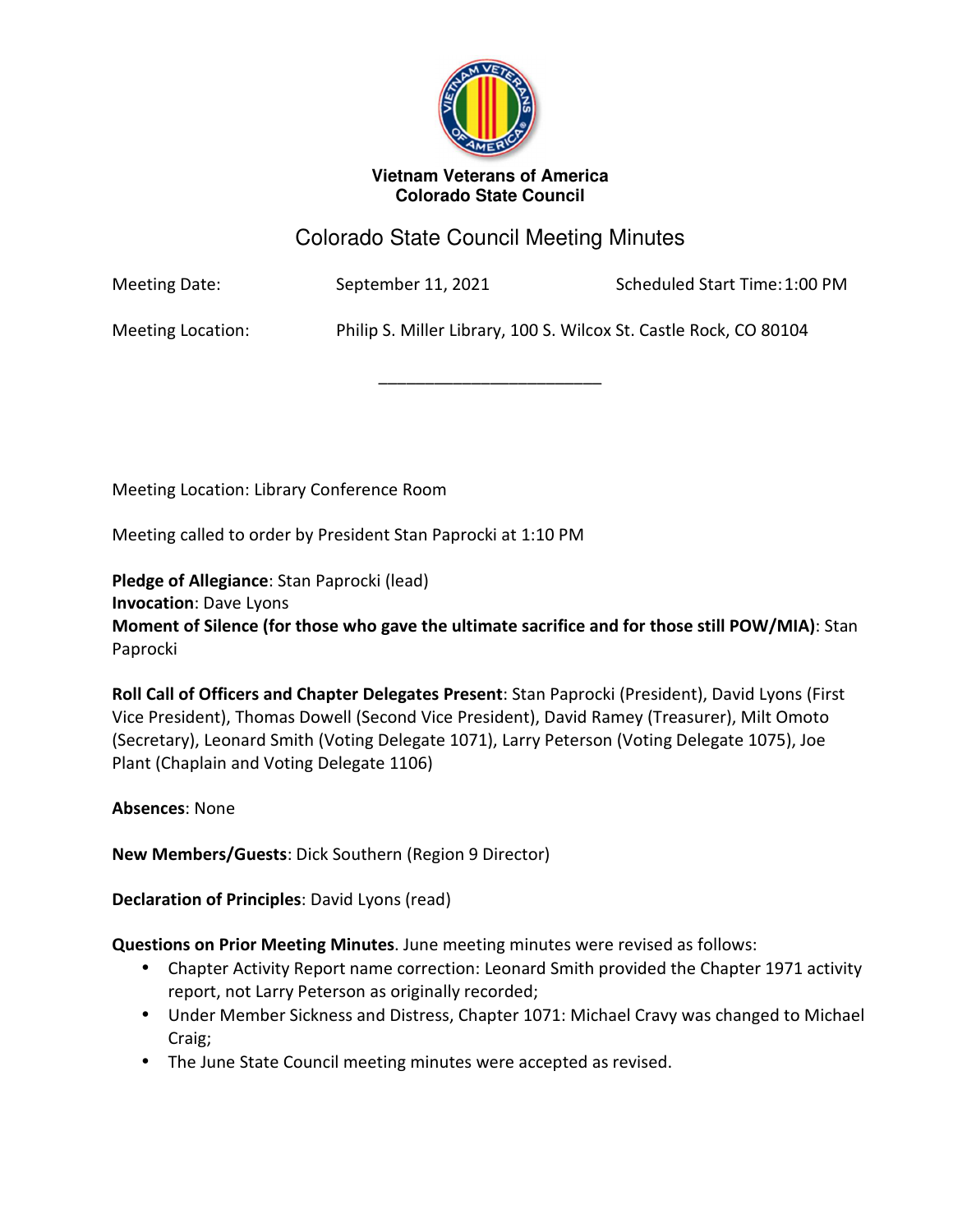### **Region 9 Report: Dick Southern**

- The Region 8/9 Pre-Convention Conference is September 14-16, 2021 at the Nugget Casino Resort in Sparks NV; an estimated 60 to 65 attendees will participate; John Rowan will not be attending due to health precautions from his recently installed heart pacemaker; the Conference is on Wednesday with Tuesday and Thursday as travel days; all registrants are invited to attend the Nevada State Council meeting on Tuesday at 7:00PM;
- The National Convention is still on as of this date; should the event be cancelled, registration refunds will be processed; attendees will need to cancel their hotel and travel reservations on their own;
- Amendments and resolutions for consideration at the Convention have been published; Leslie DeLong processed the documents despite the recent passing of her husband;
- Dick reported on a COVID Recovery Grant Program that will provide a small amount from the HGDP true-up fund to State Councils and Chapters that do not have HGDP; the Colorado State Council and three Colorado Chapters do not qualify since all are part of the HGDP program; the true-up amount is \$164,000 and each recipient organization gets \$1,500; twelve State Councils get HGDP funds;
- A question by Dave Ramey was asked about the air quality in the Reno area and Dick reported that it is good since the California fires are some distance away;
- Milt commented that the membership article in the July/August issue of the VVA Veteran was informative and well written.

### **Treasurer's Report and HGDP Report: David Ramey**

- The August Treasurer's Report was presented by Treasurer David Ramey; HGDP funds were distributed to each of the three Chapters;
- The HGDP report for the period ending August 31, 2021 was submitted to National by Dave Ramey; Chapter disbursements of HGDP funds include: Service Representative Programs, Scholarships awarded by Chapters, support for Incarcerated Veterans Programs and support for Homeless Veteran Programs;
- The Treasurer's report was accepted by proclamation.

#### **Expenses Against the Council: David Ramey**

- Annual payment for the Council's PO Box was paid;
- A check was sent to the Veterans Community Living Center in Rifle as part of the Council's quarterly support to Colorado Centers;
- Today's Council lunch was paid for nine people.

## **Reading of Communications: Milt Omoto**

- The letter to the Veterans Community Living Center in Rifle for the Council's donation was read; the letter is signed by Council President Stan Paprocki;
- Larry Peterson reported on the letter that was sent to donors of Honor Bell 2 and provides three options for their donation: keep the donation for Bell 2, move the donation to the general fund, or request a refund; funds for Bell 2 will be in a savings account; the organization is having financial issues and need funds to continue operating; Bell 2 will cost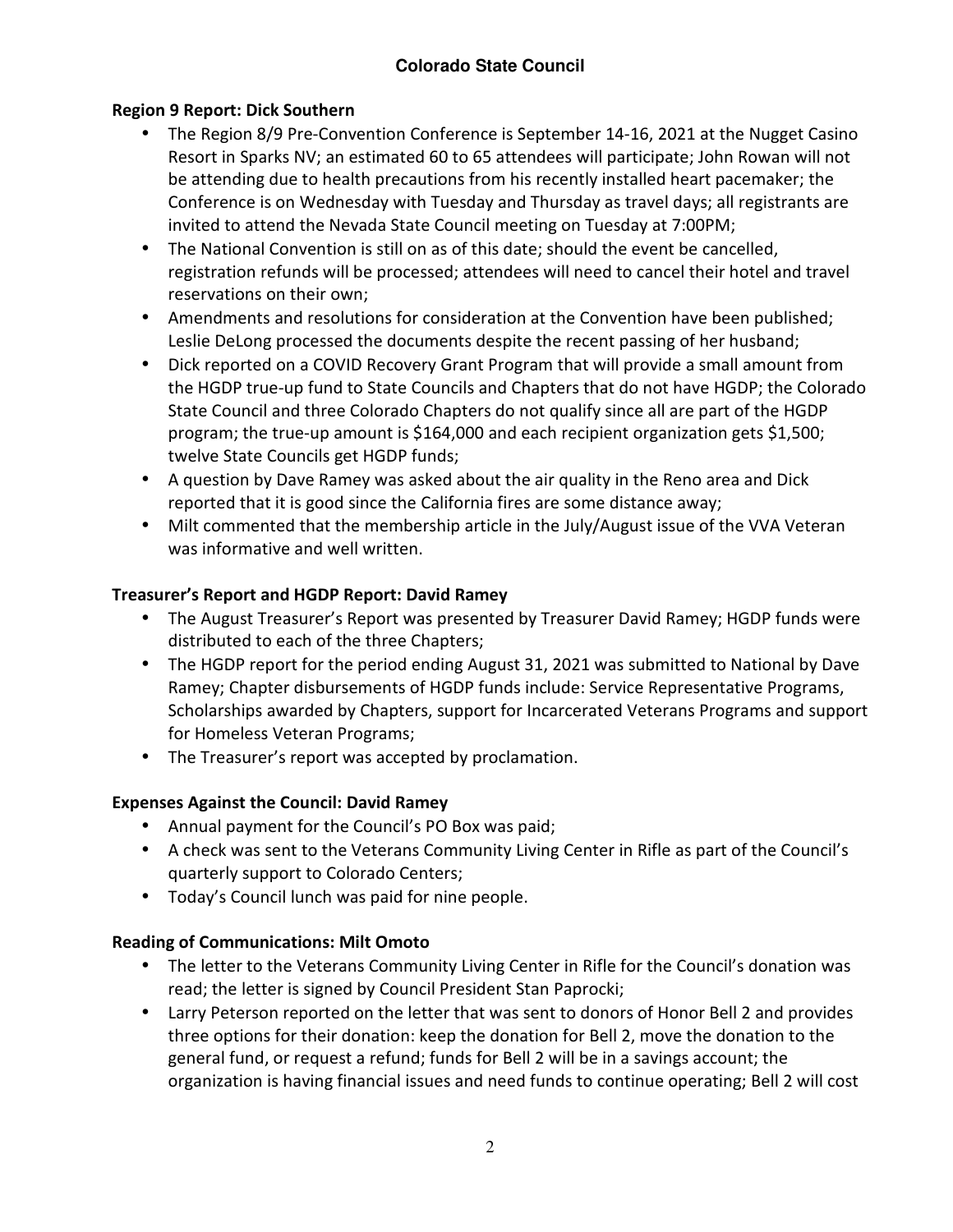### **Colorado State Council**

\$300,000 and production cannot begin until this total amount is received; the organization is actively pursuing fund raising opportunities including a "Tribute to the Fallen" on October 9, 2021 at the Behind the Scenes Tap House; see their Facebook page for scheduled events.

#### **Member Sickness and Distress**

Chapter 1071: Michael Craig has cancer; John Altfeltis is still battling cancer; there were three deaths of Chapter members recently;

Chapter 1075: Manny Pedraza is undergoing a radiation treatment regime;

Chapter 1106: Barbara Rotruck is recovering from a broken elbow; Cookie Lee is recovering after being in the hospital.

#### **Chapter Activity Reports**

#### Chapter 1071 (Stan Paprocki)

- Chapter members volunteered at the Wall That Heals in Brighton;
- The Chapter has a new supplier of shirts which is a darker grey color;
- The Lakewood Metro Veterans Fair runs from 11 a.m.-2 p.m. on Thursday, Sept. 16 at the Lakewood Elks Lodge #1777, 1455 Newland St.; Chapter 1071 is represented at the Fair;
- The Chapter's annual trip to Solder Stone is September 25<sup>th</sup>; they rent jeeps to access the site;
- The Chapter is planning for school visits and participating in school events for the academic year;
- The Chapter is planning to participate in Veterans Day events;

#### Chapter 1075 (Tom Dowell)

- The Chapter used funds from the Dreiling distribution for donations to The Honor Bell Foundation, Rocky Mountain Honor Flight, Run for the Fallen, Tennessee State Council and Louisiana State Council as a result of recent storm damages, and Chapter 996 Santa Fe to support the Angle Fire Vietnam Veterans memorial;
- The Chapter provides free life-time membership over a 6-month promotional period as a way to garner new members; the Chapter pays the \$50 membership fee;
- The Chapter prepared and donated hygiene kits to the Salvation Army;
- Chapter members will be going on a trip to the Pueblo Air Museum;
- The Chapter will participate in a Veterans Day parade; the Chapter has a float that they enter;
- The Chapter is planning their annual Christmas event, but is having difficulty securing reservations from restaurants due to the pandemic;
- The Chapter will be sending three delegates to the National Convention: Tom Dowell, Paul Kennedy and John Lacero;

#### Chapter 1106 (David Lyons)

- The Chapter gained eight new members in August; there are currently 171 VVA and 41 AVVA members;
- Chapter members recently went to the Dragon Man Military Museum in Colorado Springs;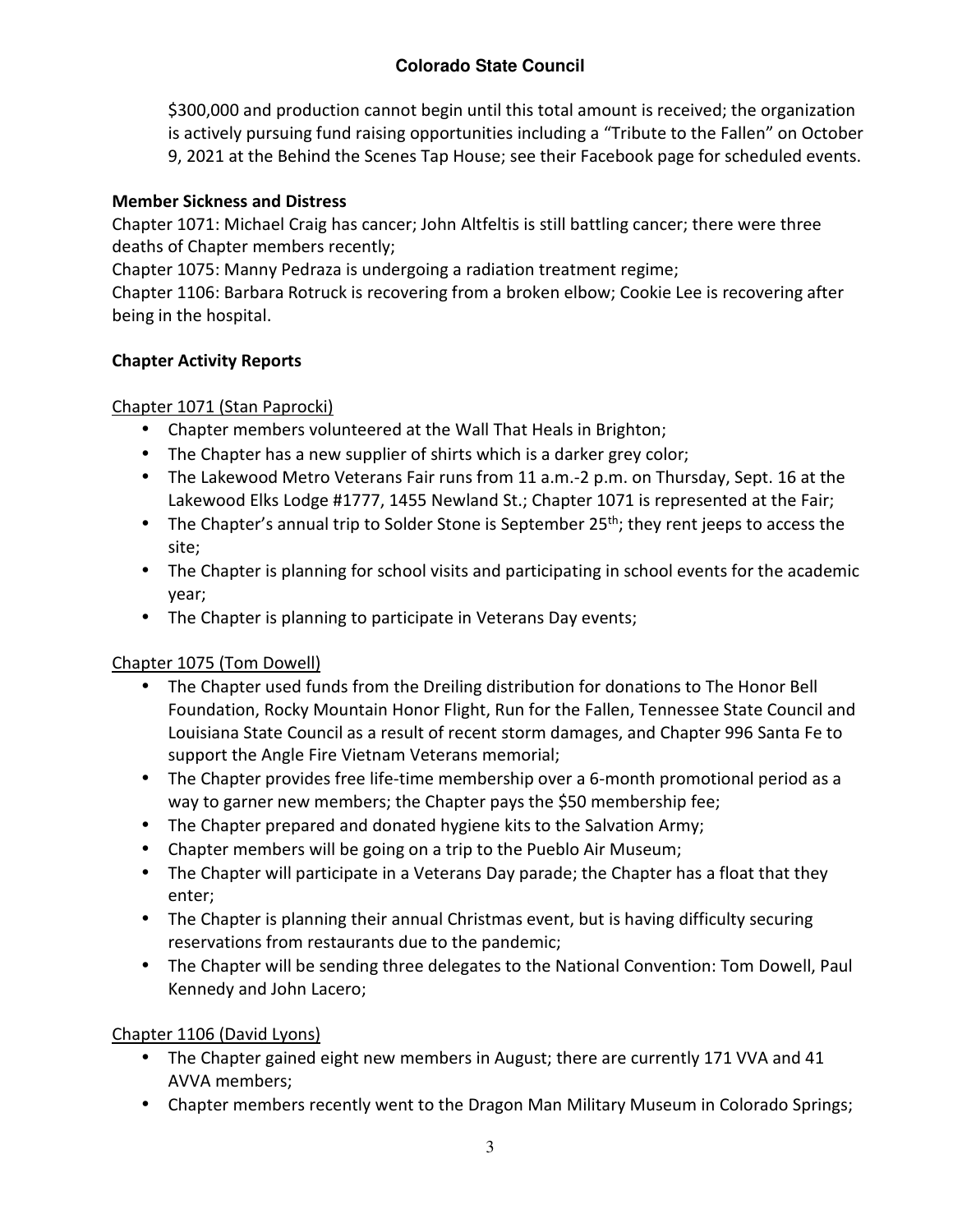## **Colorado State Council**

- The Cherry Creek School District's military and veteran's appreciation and Fall football game is scheduled for September  $18<sup>th</sup>$ ; they provide a free pre-game dinner and handouts;
- The Speaker's Bureau is planning visits to high schools for the academic year;
- Chapter members volunteered at The Wall that Heals in Brighton in September;
- Poppy Drives are scheduled for October 9 and November 13 at various King Soopers stores;
- The Chapter assisted seven homeless veterans in August; the Chapter works with HUD-VAHS to identify and get homeless veterans off the street; the success rate for the program in keeping the veteran from returning to homelessness is 80%; the Chapter gets three to ten requests a month for assistance; NOTE: if you would like to donate \$25 gift cards to this cause, contact Joe Plant;
- The Chapter's September guest speaker was Mary Haddon, President, Rocky Mountain Honor Flight;
- The Chapter also conducted a Vietnam War Commemoration Lapel Pin Ceremony to thank and honor our Vietnam War veterans for their service and sacrifice on behalf of a grateful nation;
- The thirteen military personnel killed in Afghanistan during the evacuation were honored by reading of their name, branch, rank and ringing of a bell at the September meeting;
- The Chapter is working with Zillow who have assisted in the past and desires to continue supporting the Chapter.

#### **Unfinished Business**

None

#### **New Business**

- The CO State Council will be represented by two delegates, Stan Paprocki (paid for by the CSCP of National) and John Lacero (paid for by Chapter 1075)
- Stan Paprocki and David Ramey will be attending the Region 8/9 Pre-Convention Conference in Sparks NV;

#### **Motions**

• Motion 1. That the State Council approve sending \$2,000 to the Louisiana State Council to support the five Chapters affected by Hurricane Ida; the motion was made by Dave Ramey and second by Joe Plant; the motion was approved by the Council.

#### **Good of the Order**

- Milt circulated a flyer for the unveiling of the design for the National Lao-Hmong Memorial that will be on October 2<sup>nd</sup> at the Rocky Mountain Metropolitan Airport in Broomfield; there will be North American T-28 aircraft there that will eventually be the centerpiece of the memorial; the memorial is planned to be built in Westminster;
- A recognition ceremony was made by Dick Southern to Stan Paprocki for the  $30<sup>th</sup>$ Anniversary of the Colorado State Council; this dates to the original State Council that was formed thirty years ago.